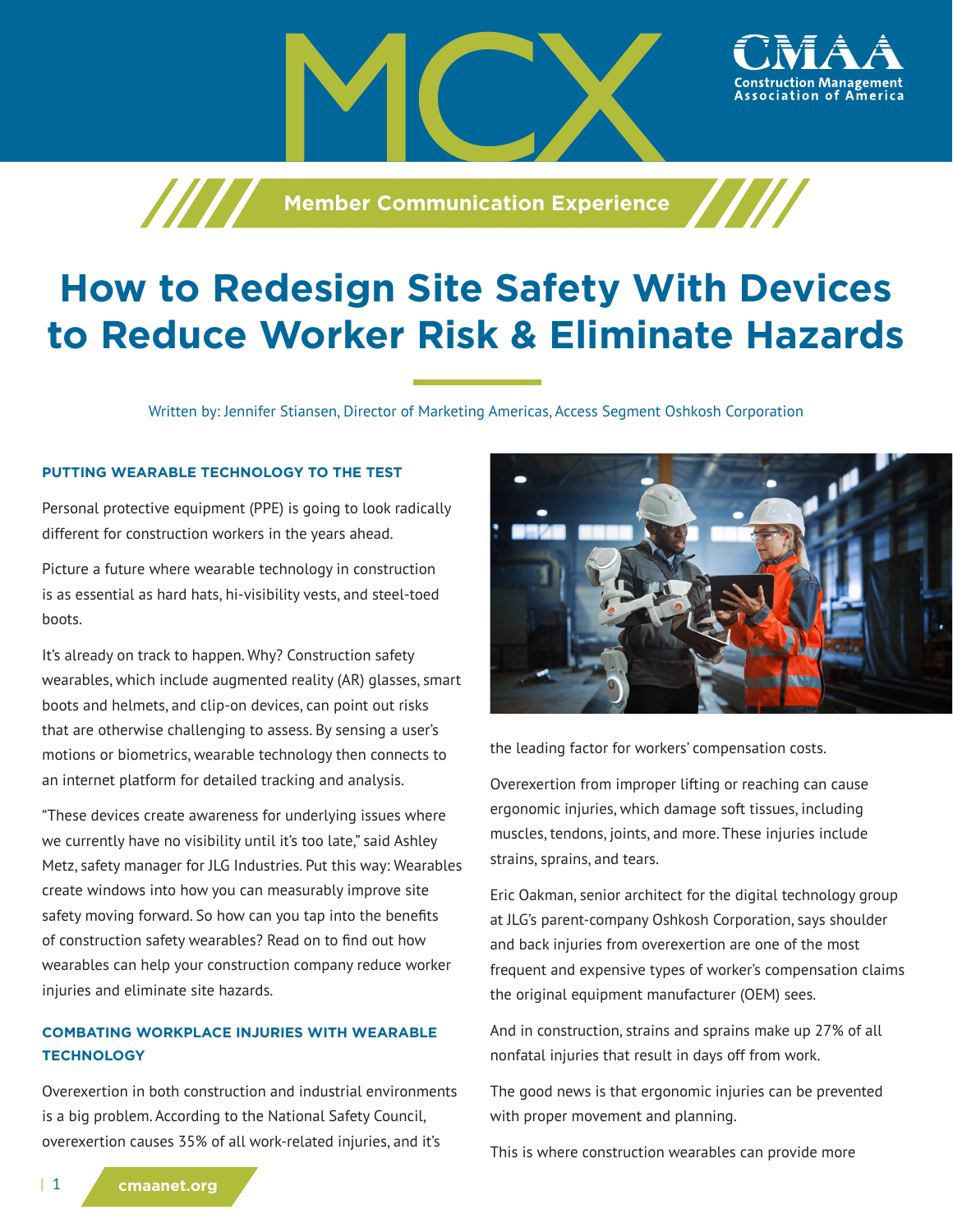insights into the behavior of your laborers, skilled tradespeople, and equipment operators.

One wearable that targets high-risk movements is the Reflex device by Kinetic, which is designed for construction and industrial applications.

The ruggedized device looks like an old-school pager and clips onto a waistband or belt. It warns users about risky movements and teaches them how to self-correct, says Haytham Elhawary, CEO and co-founder of Kinetic.

"When you bend oddly or twist your spine, the device will vibrate," said Elhawary.

Users notice what kinds of movements trigger an alert, like if they lift or reach for materials or parts incorrectly. They then can try to figure out what to do in order to eliminate the device's response.

A display at the top of the Reflex device also tracks steps and real-time counts of high-risk movements.

Activity data uploads to the Kinetic platform when devices are docked in their charging stations at the end of a shift. Online dashboards highlight trends and areas of concern for management, who then can intervene to help resolve any issues.

## **STUDYING THE EFFICACY OF WEARABLE TECH**

Preventing overexertion on construction sites in the past primarily involved demonstrating how to lift heavy materials or reach for tools. And then hoping your crews remember.

Wearable technology lets crews feel what they are doing right or wrong.

So how effective can wearables be at reducing injuries?

Just take a look at the results of a six-week study of the Reflex device.

The pilot, which had a goal of reporting a 20% improvement of high-risk postures, saw behaviors improve 38%, Oakman says.

Construction companies could see similar safety benefits from wearables for reducing awkward lifting and postures that use too much force.

But how do you get your crews on board? Initially, Metz says she did face some questions from employees about the Reflex devices and how they would be used.

"One of the first things they asked was, 'Is this Big Brother watching us?'" she said. "They wanted to know if they were going to get in trouble for standing still and stuff like that. That is far from what this device does."

The Reflex, which crews report is comfortable and easy to wear, does not use GPS or any cameras or microphones.

Once crews understand the technology is designed to protect them, Metz says they embrace it. JLG now uses 400 devices between its McConnellsburg and Shippensburg equipment manufacturing facilities in Pennsylvania.

"Our messaging to employees is you're not going to get punished for any sort of data," said Oakman. "This is really all about helping make employees safer and healthier."

#### **MOVING IN A NEW DIRECTION**

With wearable technology, crews are further motivated to change behaviors by meeting daily goals, Kinetic's Elhawary says.

"It creates a friendly competition," said Elhawary. "The combination of the real-time feedback plus the gamification process makes workers really get engaged with the product, and so we rapidly see a drop in these high-risk motions, which tends to lead to injury reduction."

The data from the devices can also help management better assess the setup of jobsite environments.

For example, Metz says one crew member was recording far more high-risk movements than others who performed similar tasks. When she talked to the employee, she learned that he had some difficulty bending his knees when accessing parts.

That information led to a redesign of the workstation. The parts bin and skid dolly presentation were replaced with a slide-out cart configuration to make access easier.

"We were able to get a few changes implemented in Shippensburg that essentially became our standards going forward," said Oakman.

Another benefit for construction organizations is that the wearable devices give employees a voice to any problems they are experiencing.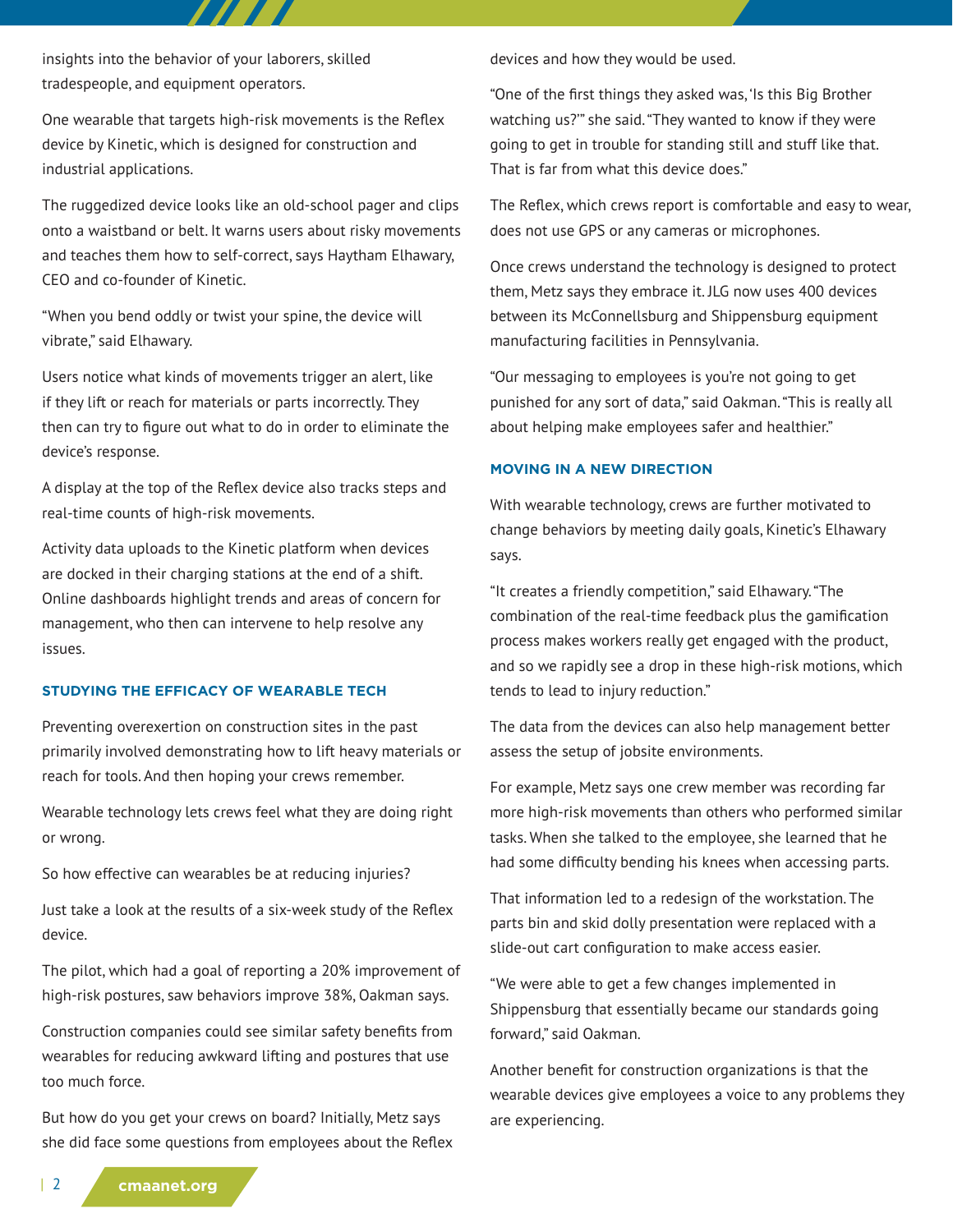"It creates an environment where it's really easy to talk about where there are opportunities for improvement, because the employees can be very specific about what's happening," said Oakman.

Metz agrees. "As our team becomes more aware of ergonomic concerns, they're taking a more proactive approach," she said. "These devices are such a fantastic tool for measuring improvements and just validating their efforts."

The value of wearable technology also extends beyond a shift at the work site.

"I've had team members tell me I even do things differently now when I'm at home because of things that I've learned here," said Metz.

And it's not just bends and lifts that the wearable technology alters, Oakman says. Crews avoid rushing and cutting corners, which can be hazardous. They are more aware about how they are working as a whole.

"They see injuries reduced overall, not just back injuries," he said.

#### **REDUCING PANDEMIC RISKS**

The pandemic has introduced another use for construction safety wearables. The devices can assist with social distancing measures to mitigate the spread of COVID-19.

This summer, Kinetic added proximity alerts to its existing devices. By communicating through Bluetooth, a device will vibrate when it comes within a certain range of another. It also starts a timer to register how long team members are nearby.

"It captures that information in real time, so it allows workers to not only monitor but also motivate them to reduce their daily interactions," said Metz. "People are staying farther apart from each other. We're having fewer contacts because that's what the data from week to week is showing."

And if an employee tests positive for COVID-19, Metz says wearables ease contact-tracing efforts. The contact reports allow the company to more quickly and accurately know if any other employees should quarantine.

This sets the stage for a more targeted approach to control a potential exposure.

"It really helps to support and minimize the amount of

business disruption," said Metz.

## **FUTURE OF WEARABLE TECHNOLOGY**

The overarching effects of wearable technology span far beyond strains, sprains, and social distancing.

"What you're doing is you're affecting the safety culture," said Elhawary. "People start thinking about risk in a different way — safety is much more top of mind. So, you start to see improvements in areas of injuries that have nothing to do with that device."

The data from the devices proves to be a powerful tool.

It allows management to better justify investments to improve work site environments from a design perspective. It also empowers crews to take responsibility for their own health and safety.

"It teaches them that not everything is process related, not everything is material presentation related," said Metz. "The team has personal influence in their behaviors with how they are approaching a lift or a reaching posture."

Oakman says Oshkosh is now looking into other areas that could benefit from monitoring through wearable technology. For example, certain wearables can reduce hand injuries as a result of excessive vibration from drills or grinders.

Kinetic is also about to launch sudden height change detection on its devices. This feature will alert when wearers fall or even jump off machines or platforms.

"All those things we can start to detect pretty easily with the sensors we have," said Elhawary.

Elhawary says the adoption of wearable technology has taken off during the pandemic, and he believes it will continue to accelerate.

"I think going forward, wearables are going to become super prevalent, just because people have realized, actually, it's not such a big deal to have these things on you," he said.

All signs are pointing to wearable technology becoming a game-changer in improving safety culture for construction moving forward.

"We're able to support decision-making through that data," said Metz. "It's just going to drive a safer work environment in the long run." $\mathcal{D}$ 

| 3 **cmaanet.org**